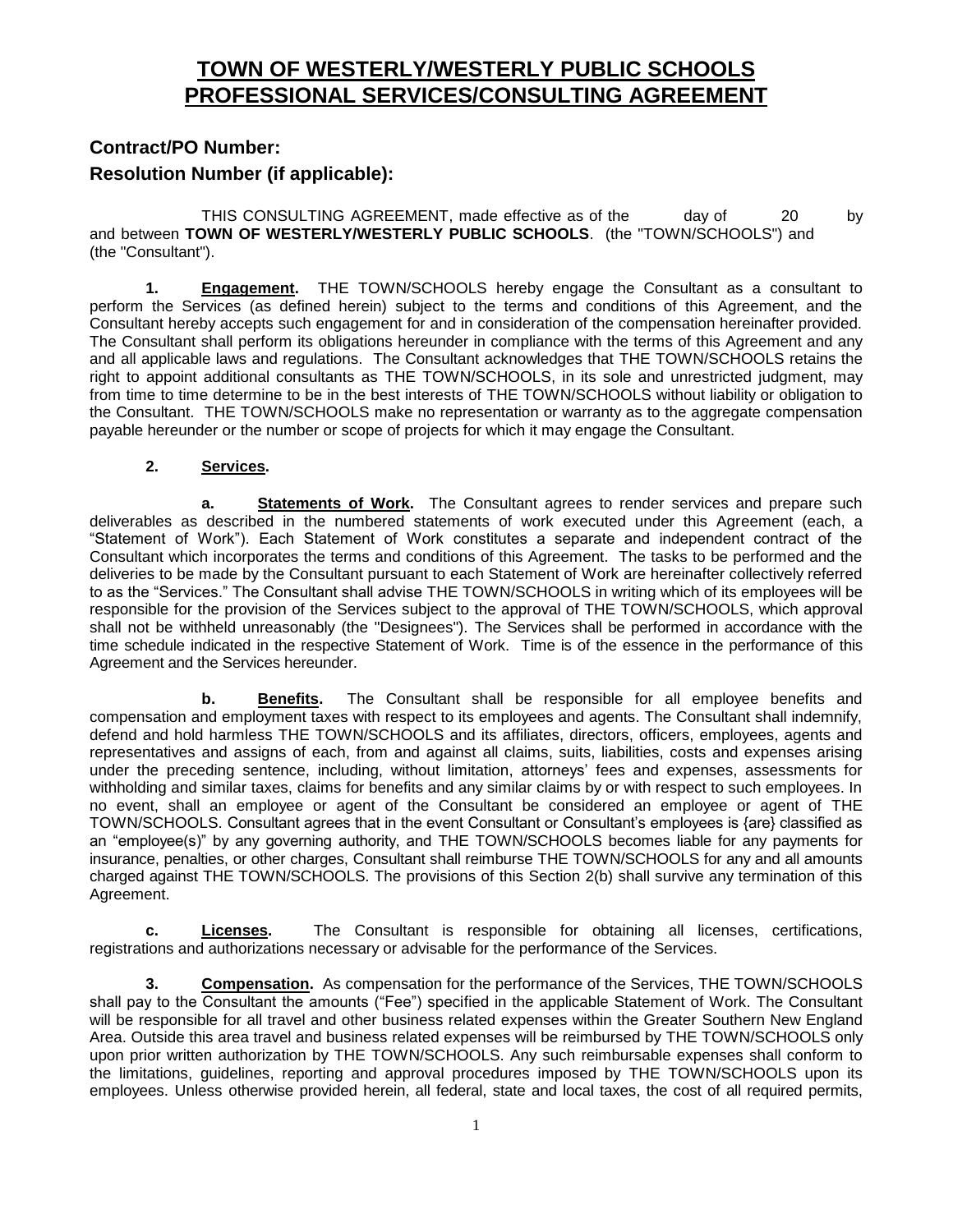licenses, registrations, certifications and other fees applicable to the performance of Services by Consultant, its subcontractors, if allowed, and each Consultant employee are included in the Fee. THE TOWN/SCHOOLS shall pay Consultant the Fee in the manner provided in the Statement of Work.

**4. Term.** The term of this Agreement shall commence on the date hereof and shall continue for a period of years. Notwithstanding the foregoing, this Agreement may be terminated (i) by either party at its  $\overline{y}$ ears. Notwithstanding the foregoing, this Agreement may be terminated (i) by either party at its convenience upon thirty (30) days written notice ("Early Termination") and (ii) by the non-defaulting party upon a breach or default of any material provision or obligation hereunder by, or upon the occurrence of an Insolvency Event with respect to, the other party, provided the party terminating this Agreement has, other than in connection with an Insolvency Event, first given the defaulting party 30 days written notice of such default or breach and such default or breach has not been remedied during such period to the reasonable satisfaction of the non-defaulting party ("Default Termination"). "Insolvency Event" shall mean the insolvency or general failure of a party to pay its debts as they become due; entrance of a party into receivership or any arrangement with creditors generally; filing of a voluntary or involuntary petition or other action or proceeding for bankruptcy or reorganization or dissolution or winding-up; a general assignment for the benefit of creditors; or a foreclosure or sale of a material part of a party's assets by or for the benefit of any creditor or governmental agency.

**5. Limitations.** In recognition of the Consultant's acknowledgment that the Services to be rendered to THE TOWN/SCHOOLS pursuant to this Agreement are of a special and unusual character which have a unique value to THE TOWN/SCHOOLS, loss of which cannot adequately be compensated by damages in any action at law; in view of the unique value to THE TOWN/SCHOOLS of the Services for which THE TOWN/SCHOOLS has engaged the Consultant and the confidential information to be obtained by or disclosed to the Consultant; and as a material inducement to THE TOWN/SCHOOLS to engage the Consultant, and to pay to the Consultant the compensation for such Services to be rendered to THE TOWN/SCHOOLS by the Consultant (it being understood and agreed by the parties hereto that all of the compensation paid to the Consultant in connection with this Agreement by THE TOWN/SCHOOLS shall also be paid and received in consideration hereof), Consultant covenants and agrees as follows:

**a. No Representation.** Consultant is not authorized and shall neither purport to act nor hold itself out as an agent, representative or partner of THE TOWN/SCHOOLS. Nothing in this Agreement shall be construed to give the Consultant authority to represent or act on behalf of THE TOWN/SCHOOLS in any manner with or before any person, party, court or governmental or regulatory agency without the express prior written authorization of THE TOWN/SCHOOLS.

**b. Records and Ownership.** All files, books, accounts, records, documents, notes, drawings, designs, lists, specifications, computer programs, data and other materials and information of any nature or copies of the foregoing, however recorded or stored, and related to THE TOWN/SCHOOLS (the "Records") shall at times belong to THE TOWN/SCHOOLS and to the extent possessed by the Consultant hereunder, such possession shall be for the benefit of and as custodian for THE TOWN/SCHOOLS. The Consultant's possession of the Records is at the will of THE TOWN/SCHOOLS and is solely for enabling the Consultant to perform its obligations hereunder. The Records shall be readily separable from the records of the Consultant. All Records furnished to Consultant by THE TOWN/SCHOOLS, shall remain the property of THE TOWN/SCHOOLS and shall be returned promptly upon completion of the Services, or at any time upon written request of THE TOWN/SCHOOLS. Consultant further agrees not to make any copies of any such written materials other than as necessary to accomplish the Services, all of which shall be returned as provided above.

**c. Reasonableness of Restrictions.** The Consultant has carefully read and considered the provisions of this Section 5 and, having done so, agrees that the restrictions set forth in such Section 5 (including, but not limited to, the time period of restriction and the nature of restriction are fair and reasonable and are reasonably required for the protection of the interests of THE TOWN/SCHOOLS.

**d. Injunction.** In the event of a breach or threatened breach by the Consultant of the provisions of this Agreement, THE TOWN/SCHOOLS shall, in addition to any other rights and remedies available to it, at law or otherwise, be entitled to an injunction to be issued by any court of competent jurisdiction enjoining and restraining the Consultant from committing any present violation or future violation of this Agreement.

**e. Application**. If required by THE TOWN/SCHOOLS, prior to commencing work under any Statement of Work, the Consultant shall cause each Designee to agree in writing to be bound by the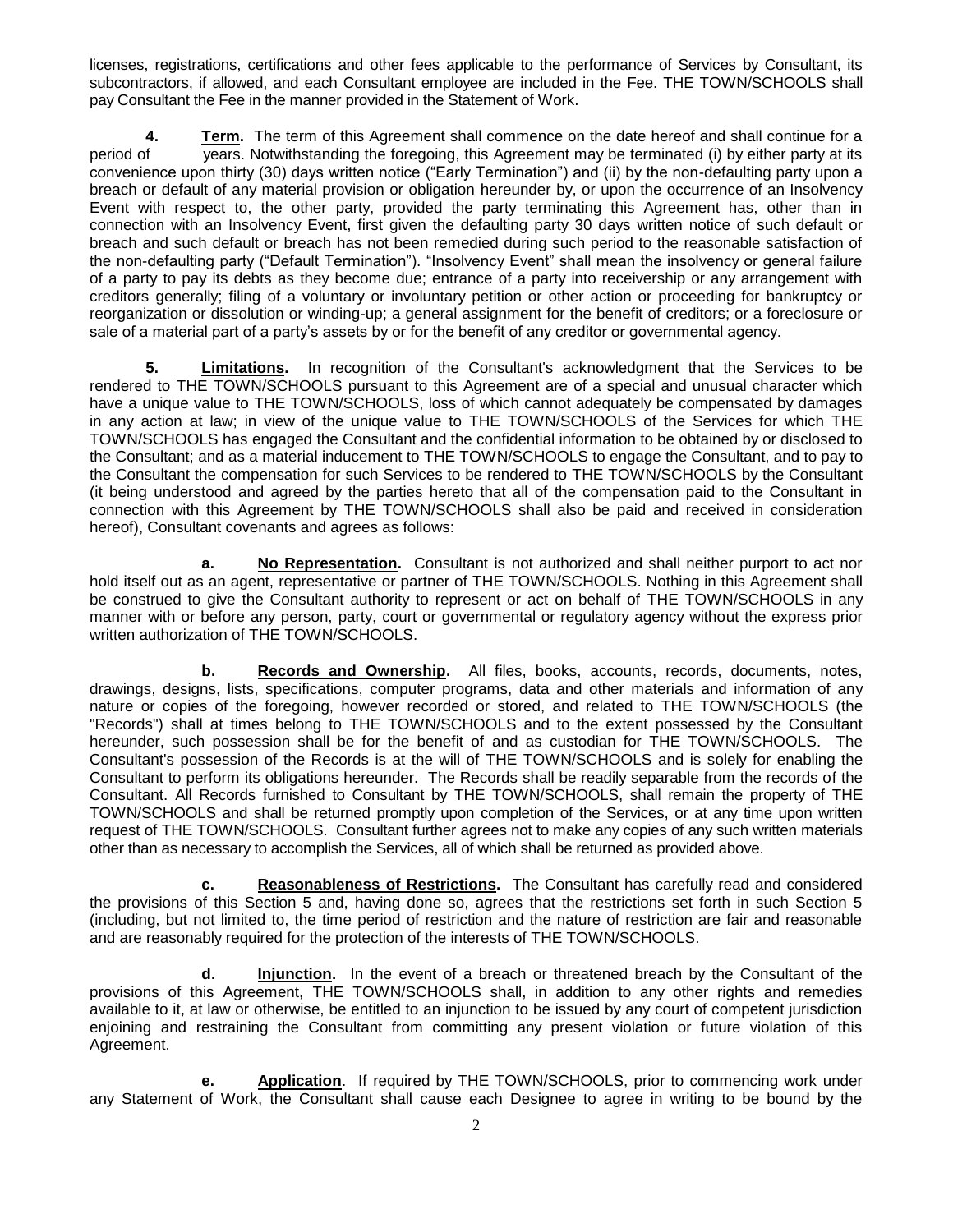provisions of this Section 5. The Consultant shall indemnify, defend and hold harmless THE TOWN/SCHOOLS and its affiliates, directors, officers, stockholders, employees, agents and customers and the personal representatives and assigns of each, from and against all losses, costs, expenses (including attorney's fees and expenses) occasioned by any breach of any provision of this Section 5 by any Designee, including without limitation, the type described in the second sentence of Sections 5(c) and 5(f) above.

**f. Survival.** The provisions of this Section 5 shall survive the termination of this Agreement.

6**. Insurance.** Consultant shall provide and maintain the insurance coverages required by Exhibit A, attached hereto and incorporated herein. Contractor shall agree to all terms and conditions in Exhibit A.

7**. Notices**. All notices, demands, requests or other communications which may be or are required to be given, served or sent by one party to the other party pursuant to this Agreement shall be in writing and shall be hand delivered (by prepaid courier) or mailed by certified mail, return receipt requested, postage prepaid, or sent by telefax, addressed as follows:

> *If to THE TOWN/SCHOOLS:* TOWN OF WESTERLY/WESTERLY PUBLIC SCHOOLS. 45 BROAD STREET WESTERLY, RI 02891 Attention: MARK BEDNARSKI

*If to the Consultant:* Name: Employee: Street Address: City, State, ZIP: Federal ID Number:

Each party may designate by notice in writing a new address to which any notice, demand, request or communication may thereafter be delivered, given or sent. Documents delivered by hand shall be deemed to have been received upon delivery; documents sent by telefax shall be deemed to have been received when the answer back is received; and documents sent by mail shall be deemed to have been received upon their receipt, or when delivery is refused by the addressee upon presentation.

8**. Security.** The Consultant agrees that it and its personnel will at all times comply with all security regulations in effect from time to time at THE TOWN/SCHOOLS' premises or applicable outside such premises, to materials belonging to THE TOWN/SCHOOLS.

9**. Independent Consultant**. The Consultant shall perform Services hereunder only as an independent contractor. Under no circumstances shall the Consultant or any of its employees or agents be construed to be an employee, partner or agent of THE TOWN/SCHOOLS and neither the Consultant nor any of its employees or agents shall be entitled to participate in THE TOWN/SCHOOLS' profit sharing, pension, bonus or other plans for the benefit of THE TOWN/SCHOOLS employees.

**10. Assignment**. Neither this Agreement or any interest herein or any rights hereunder shall be sold or assigned by the Consultant, nor shall any of the duties of the Consultant hereunder be delegated to any person, firm or corporation, without prior notice to and written consent of THE TOWN/SCHOOLS. For purposes of this provision, assignment shall be deemed to include any change of control or transfer by operation of law.

**11. Standard of Care.** The Consultant hereby represents and affirms to THE TOWN/SCHOOLS that the Consultant and each Consultant employee or subcontractor, if allowed, possess the knowledge, ability, professional skills, qualifications and expertise necessary to perform the Services in accordance with the terms hereof. Upon request, the Consultant will furnish to THE TOWN/SCHOOLS reasonable evidence of the professional qualifications and experience of each Consultant employee supplied pursuant to this Agreement. It is expressly agreed by the Consultant that the initiation and continuation of this Agreement shall be contingent upon Consultant's continuing satisfaction of the requirements of this section. The Consultant represents and affirms that it will exercise due diligence to perform the Services in accordance with the highest professional standards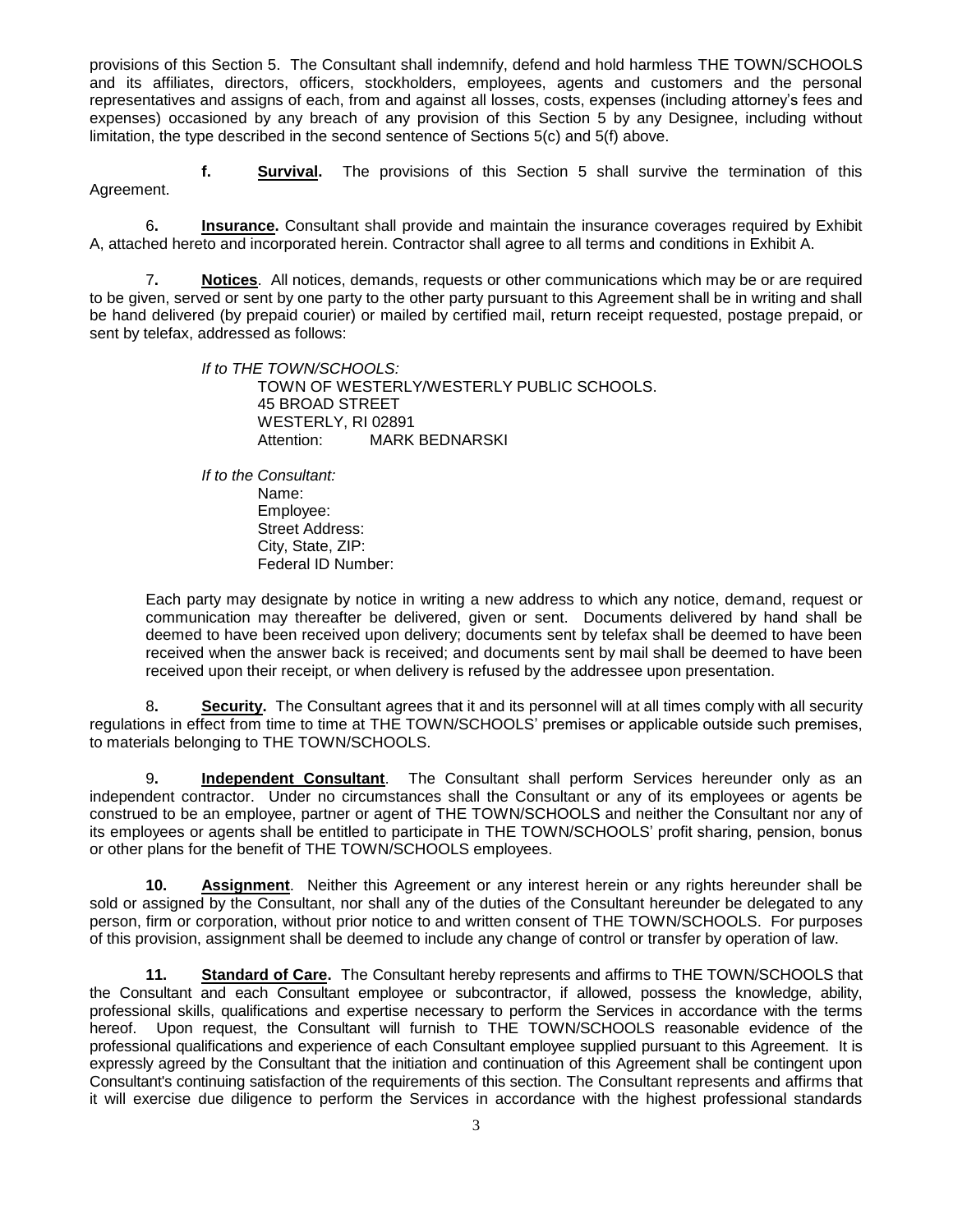applicable to such or similar Services and in compliance with all applicable laws and regulations and the highest ethical standards. Any Services which do not meet these standards shall be reperformed by the Consultant without cost to THE TOWN/SCHOOLS until it meets THE TOWN/SCHOOLS' reasonable satisfaction. No cost or allowance incurred by Consultant in the performance of such rework shall be reimbursable hereunder. In addition, the Consultant represents and warrants that any information which it may supply THE TOWN/SCHOOLS during the term of this Agreement (i) will have been obtained by the Consultant lawfully and (ii) will not be confidential or proprietary to any third person except for information related to customers of THE TOWN/SCHOOLS which was learned in the course of the performance of the Services and is disclosed to THE TOWN/SCHOOLS in connection therewith. Nothing in this Agreement shall be construed as authorizing or encouraging the Consultant to obtain information for THE TOWN/SCHOOLS in violation of any third party's rights to copyright or trade secret protection.

#### **12. Adherence To Laws and THE TOWN/SCHOOLS Policies.**

**a. Illegal Acts.** Consultant agrees that in carrying out its duties and responsibilities under this Agreement, it will neither undertake nor cause, nor permit to be undertaken, any activity which either (i) is illegal under any laws, decrees, rules, or regulations in effect in either the United States or foreign country if applicable; or (ii) would have the effect of causing Company to be in violation of any laws, decrees, rules, or regulations in effect in either the United States or foreign country if applicable.

**b. Payments.** Consultant agrees that in connection with this Agreement or with any resultant contract, it will not, directly or indirectly, give, offer, or promise, or authorize to tolerate to be given, offered, or promised, anything of value to any official, entity, or employee with the intent to (i) influence any act or decision of such official, entity, or employee, or (ii) induce such official, entity, or employee to use his influence to affect or influence any act or decision of any individual or entity in order to assist THE TOWN/SCHOOLS in obtaining or retaining business, or in directing business to any person.

**c. Notice.** Consultant agrees to notify THE TOWN/SCHOOLS immediately of any extortive solicitation, demand, or other request for anything of value, by or on behalf of any official, entity, or employee relating to the subject matter of this Agreement.

**d. Conformance with THE TOWN/SCHOOLS Policies.** Consultant acknowledges that THE TOWN/SCHOOLS has certain policies regarding, but not limited to, such things as drug use, alcohol, firearms, safety, security, smoking, sexual harassment, and similar actions which will also apply to the representatives of Consultant engaged to provide services hereunder. Consultant undertakes to have all of Consultant's representatives providing services at any THE TOWN/SCHOOLS facility (including any facility of a customer or supplier of THE TOWN/SCHOOLS) and all of Consultant's representatives providing direct services hereunder, whether on or off THE TOWN/SCHOOLS facilities, to agree to observe all applicable THE TOWN/SCHOOLS' policies and to sign agreements so indicating. Should THE TOWN/SCHOOLS, for any reason, deem any of Consultant's representatives unacceptable, THE TOWN/SCHOOLS shall notify Consultant and Consultant shall, thereafter, neither send such representatives to the TOWN/SCHOOLS facility nor engage such representative in direct service for THE TOWN/SCHOOLS, on or off THE TOWN/SCHOOLS facilities, but shall perform its obligations hereunder using other representatives acceptable to THE TOWN/SCHOOLS.

**e. Criminal Background Check and Substance Screening.** Each representative of Consultant providing services at any TOWN/SCHOOLS facility and each of Consultant's representatives providing direct services hereunder, whether on or off THE TOWN/SCHOOLS facilities, shall be required to successfully undergo a Criminal Background Check and Substance Screening prior to performing any services under this Agreement. Consultant shall require such representatives to cooperate in such Check and Screening. Provided, however, that such Check and Screening shall not be required of any representative of Consultant for whom Consultant can demonstrate successfully passed a similar Check and Screening within one calendar year prior to the proposed commencement of such representative's services under this Agreement. THE TOWN/SCHOOLS shall have the final decision in determining whether any such Check and Screening is similar to THE TOWN/SCHOOLS' Check and Screening.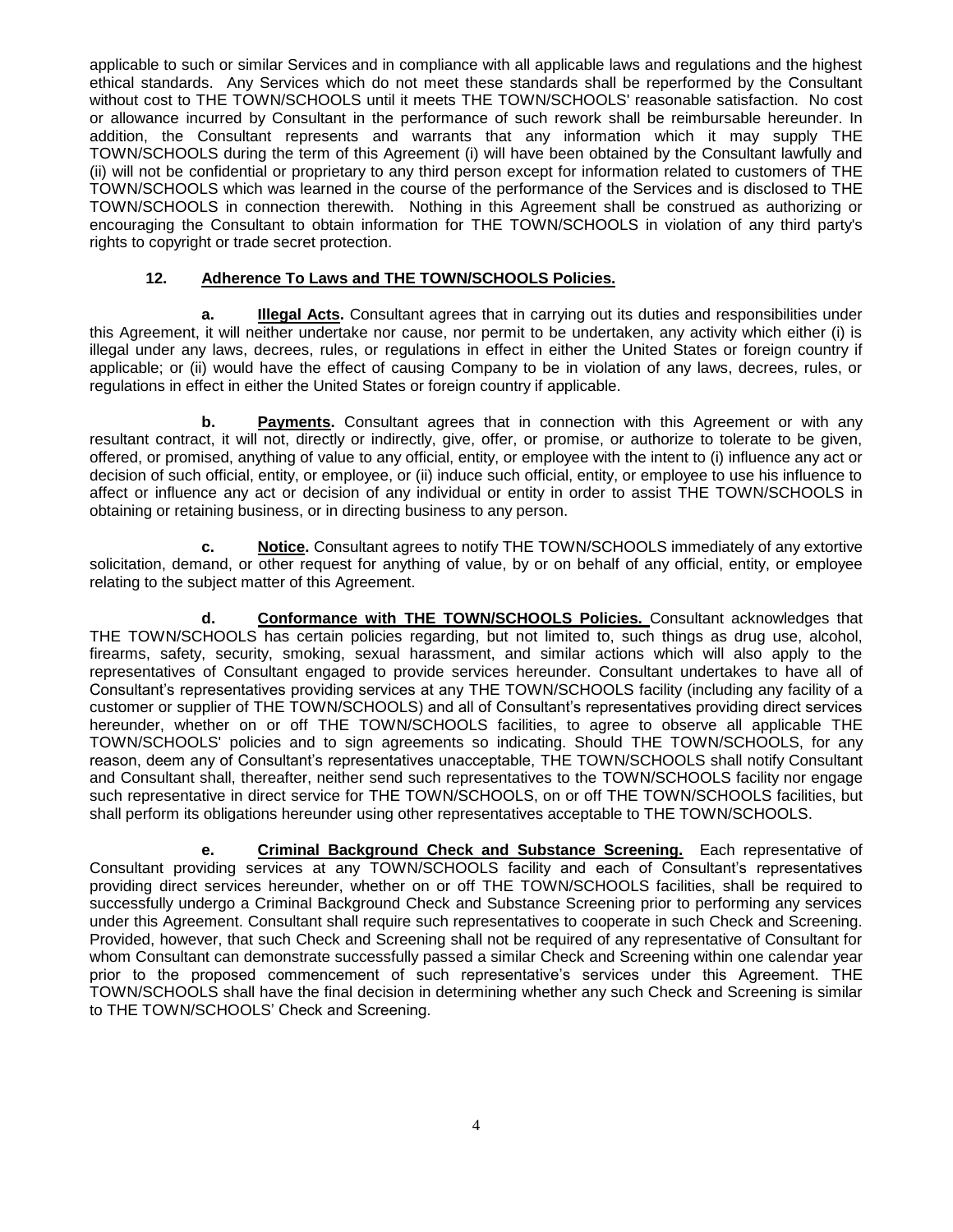#### **14. Miscellaneous.**

**a. Waiver and Remedies.** The provisions of this Agreement may be waived, altered, amended or repealed, in whole or in part, only on the written consent of THE TOWN/SCHOOLS and the Consultant. The remedies provided THE TOWN/SCHOOLS and Consultant herein shall be cumulative, and in addition to any other remedies provided by law or equity. A waiver of a breach of any provision hereof shall not constitute a waiver of any other breach.

**b. Titles; Recitals.** Section headings and numbers used in this Agreement are included for convenience of reference only, and, if there is any conflict between any such numbers and headings, and the text of this Agreement, the text shall control. Each of the statements set forth in the premises of this Agreement is incorporated into the Agreement as a valid and binding representation of the party or parties to whom it relates.

**c. Governing Law; Severability.** This Agreement is entered in Rhode Island and shall be construed in accordance with and governed by the substantive laws of the State of Rhode Island without regard to the conflict of laws provisions thereof. Whenever possible, each provision (including without limitation any subparagraph or part thereof in Section 5 above) of this Agreement shall be interpreted in such a manner as to be effective and valid under applicable law, and if any provision of this Agreement is held illegal, invalid or void, such provision may be changed to the extent reasonably necessary to make it valid and enforceable and the remainder of this Agreement shall not be affected or impaired thereby.

d**. Entire Agreement.** This Agreement, together with all Statements of Work now and hereafter attached hereto (which are hereby incorporated herein by reference), represent the entire agreement of the parties with respect to the subject matter hereof and supersede in their entirety all prior written or oral agreements, side letter, proposal, bid, quote or the like with respect thereto.

IN WITNESS, WHEREOF, the duly authorized representatives of the parties have executed this Consulting Agreement as of the date and year first above written.

|        | <b>WESTERLY PUBLIC SCHOOLS</b>                                                                                         |                      |             |
|--------|------------------------------------------------------------------------------------------------------------------------|----------------------|-------------|
| By:    | (Signature)                                                                                                            | By:                  | (Signature) |
|        | Name: <u>(Print)</u>                                                                                                   | Name: ______________ | (Print)     |
| Title: | (Print)                                                                                                                | Title:               | (Print)     |
| Date:  | <u> 1989 - Johann Barbara, martin amerikan basar da</u>                                                                | Date:                |             |
|        | <b>TOWN MANAGER / SUPERINTENDENT</b>                                                                                   |                      |             |
| By:    |                                                                                                                        |                      |             |
|        | Name: ___________________                                                                                              |                      |             |
| Date:  | <u> 1989 - Johann John Stone, mars et al. 1989 - John Stone, mars et al. 1989 - John Stone, mars et al. 1989 - Joh</u> |                      |             |

**THE TOWN OF WESTERLY/ CONSULTANT**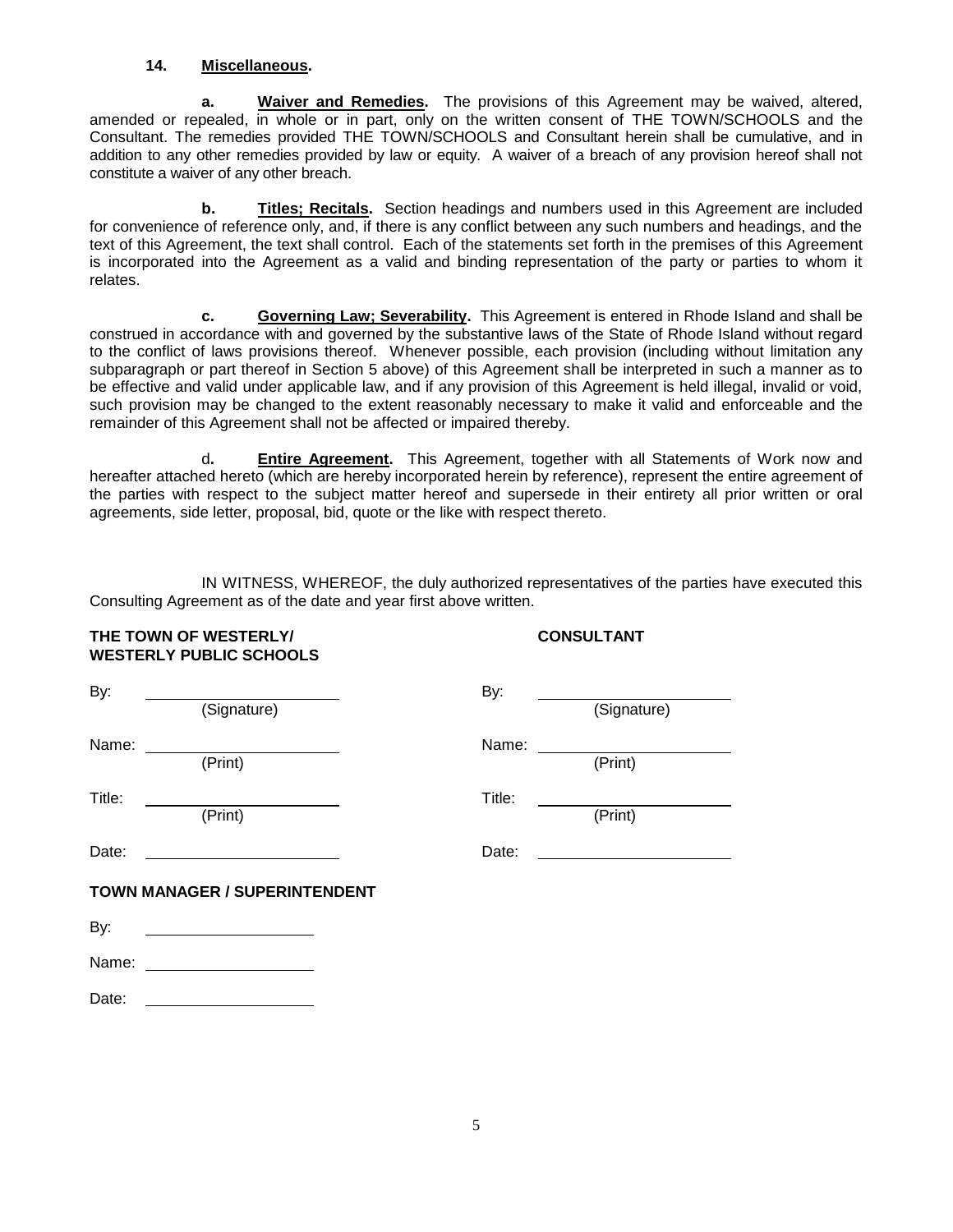#### **STATEMENT OF WORK NO. 001**

THIS STATEMENT OF WORK dated this the day of 20 , between THE TOWN/SCHOOLS (the "THE TOWN/SCHOOLS") and . (the "Consultant") is entered into pursuant to the terms and conditions of that certain Consulting Agreement dated as of 20 , between THE TOWN/SCHOOLS and the Consultant (the "Agreement") which Agreement is incorporated herein by this reference. Capitalized terms used but not defined herein shall have the meanings assigned to such terms in the Agreement.

#### 1. SERVICES:

The Consultant agrees to:

#### 2. DUE DATES:

The above Services are to be performed as follows:

#### 3. COMPENSATION:

Consultant will be paid for all services rendered. Consultant shall submit invoices to THE TOWN/SCHOOLS for all services performed under this agreement. Each invoice shall identify the services performed and . Invoices shall be submitted directly to for approval. Such invoices shall be payable within thirty (30) calendar days of approval by THE TOWN/SCHOOLS.

IN WITNESS, WHEREOF, THE TOWN/SCHOOLS and the Consultant have executed this Statement of Work as of the date first set forth above, subject to the provisions of the Agreement.

### **TOWN OF WESTERLY/** CONSULTANT **WESTERLY PUBLIC SCHOOLS**

| By:    |                             |        | By: (Signature) |
|--------|-----------------------------|--------|-----------------|
|        | (Signature)                 |        |                 |
| Name:  |                             | Name:  |                 |
|        | (Print)                     |        | (Print)         |
| Title: |                             | Title: |                 |
|        | (Print)                     |        | (Print)         |
|        | TOWN MANAGER/SUPERINTENDENT |        |                 |
| By:    |                             |        |                 |
| Name:  |                             |        |                 |
| Date:  |                             |        |                 |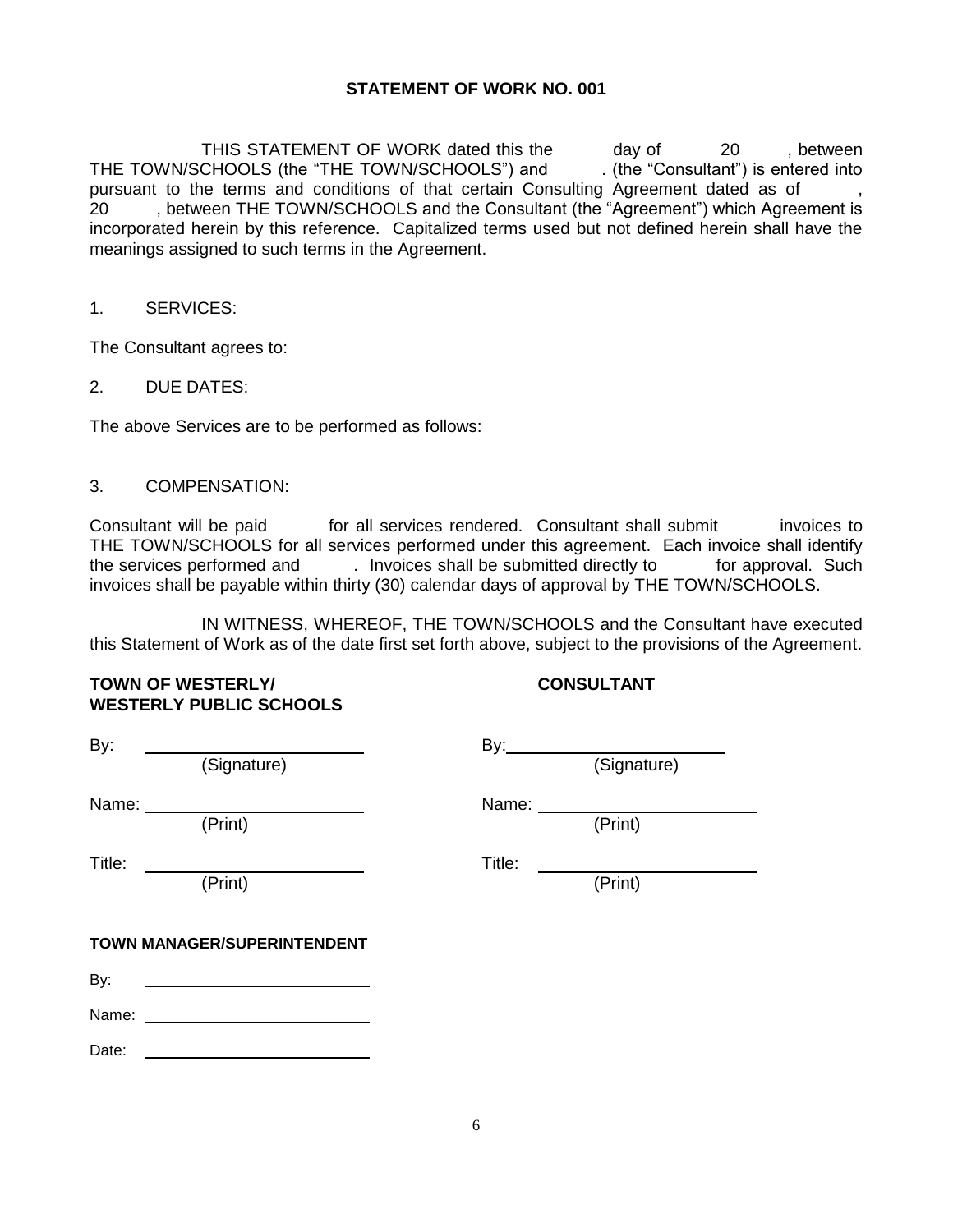### **Exhibit A Standard Insurance and Indemnification Requirements**

General Conditions: Within ten (10) business days of the award or notice, or prior to the start of work, whichever comes first, the contractor will provide, pay for, and maintain in full force and affect the insurance outlined here for coverage's at not less than the prescribed minimum limits of liability. Such coverage is to remain in force during the life of the contract and for such additional time as may be required, and will cover the contractor's activities, those of any and all subcontractors, or anyone directly or indirectly employed by any of them, or by anyone for whose acts any of them may be liable.

- A. Certificates of Insurance: The contractor will give the Town/Schools a certificate of insurance completed by a duly authorized representative of their insurer certifying that at least the minimum coverage's required here are in effect and specifying that the liability coverage's are written on an occurrence form and that the coverage's will not be canceled, non-renewed, or materially changed by endorsement or through issuance of other policy(ies) of insurance without thirty (30) days advance written notice to: Town of Westerly, 45 Broad Street, Westerly, Rhode Island, 02891 Attn: Purchasing Agent. Failure of the Town/Schools to demand such certificate or other evidence of full compliance with these insurance requirements or failure of the Town/Schools to identify a deficiency from evidence provided will not be construed as a waiver of the contractor's obligation to maintain such insurance.
- B. Insurer Qualification: All insurance will be provided through companies authorized to do business in the State of Rhode Island and considered acceptable by the owner, with an A.M. Best Rating of A-/VIII.
- C. Additional Insured: To the extent commercially available at no additional cost, the policy or policies providing insurance as required, with the exception of professional liability and workers' compensation, will defend and include the Town/Schools directors, officers, representatives, agents, and employees as additional insureds on a primary basis for work performed under or incidental to this contract.
- D. Retroactive Date and Extended Reporting Period: If any insurance required here is to be issued or renewed on a claims-made form as opposed to the occurrence form, the retroactive date for coverage will be no later than the commencement date of the project and will state that in the event of cancellation or nonrenewal, the discovery period for insurance claims (tail coverage) will be at least 36 months.
- E. Subcontractors' Insurance: The contractor will cause each subcontractor employed by contractor to purchase and maintain insurance of the types specified below. When requested by the owner, the contractor will furnish copies of certificates of insurance evidencing coverage for each subcontractor.
- F. Waiver of Subrogation: The contractor will require all insurance policies in any way related to the work and secured and maintained by the contractor to include clauses stating each underwriter will waive all rights of recovery, under subrogation and otherwise, against Town/Schools, and all tiers of contractors or consultants engaged by them. The contractor will require of subcontractors, by appropriate written agreements, similar waivers each in favor of all parties enumerated in this section.
- G. Indemnification/Hold Harmless: The contractor shall indemnify, defend, and hold harmless the Town/Schools and, if applicable, their agents and employees from and against all claims, damages, losses and expenses, including attorney's fees of counsel selected by the Town/Schools, arising out of or resulting from the performance of the work and /or the supplying of materials, provided that any such claim, damage, loss or expense (a) is attributable to bodily injury, sickness, disease or death, or to injury to or destruction of tangible property including the loss of use resulting therefrom, and (b) is caused in whole or in part by any negligent act or omission of the contractor, any subcontractor, anyone directly or indirectly employed by any of them or anyone for whose acts any of them may be liable, regardless of whether or not they are caused in part by a party indemnified hereunder.

#### II. Insurance Limits and Coverage:

- A. To the extent applicable, the amounts and types of insurance will conform to the minimum terms, conditions and coverages of Insurance Services Office (ISO) policies, forms, and endorsements.
- B. If the contractor has self-insured retention's or deductibles under any of the following minimum required coverage's, the contractor must identify on the certificate of insurance the nature and amount of such self-insured retention's or deductibles and provide satisfactory evidence of financial responsibility for such obligations. All selfinsured retention's or deductibles will be the contractor's sole responsibility.
- C. Commercial General Liability: The contractor will maintain commercial general liability insurance covering all operations by or on behalf of the contractor on an occurrence basis against claims for personal injury (including bodily injury and death) and property damage (including loss of use). Such insurance will have these minimum limits: